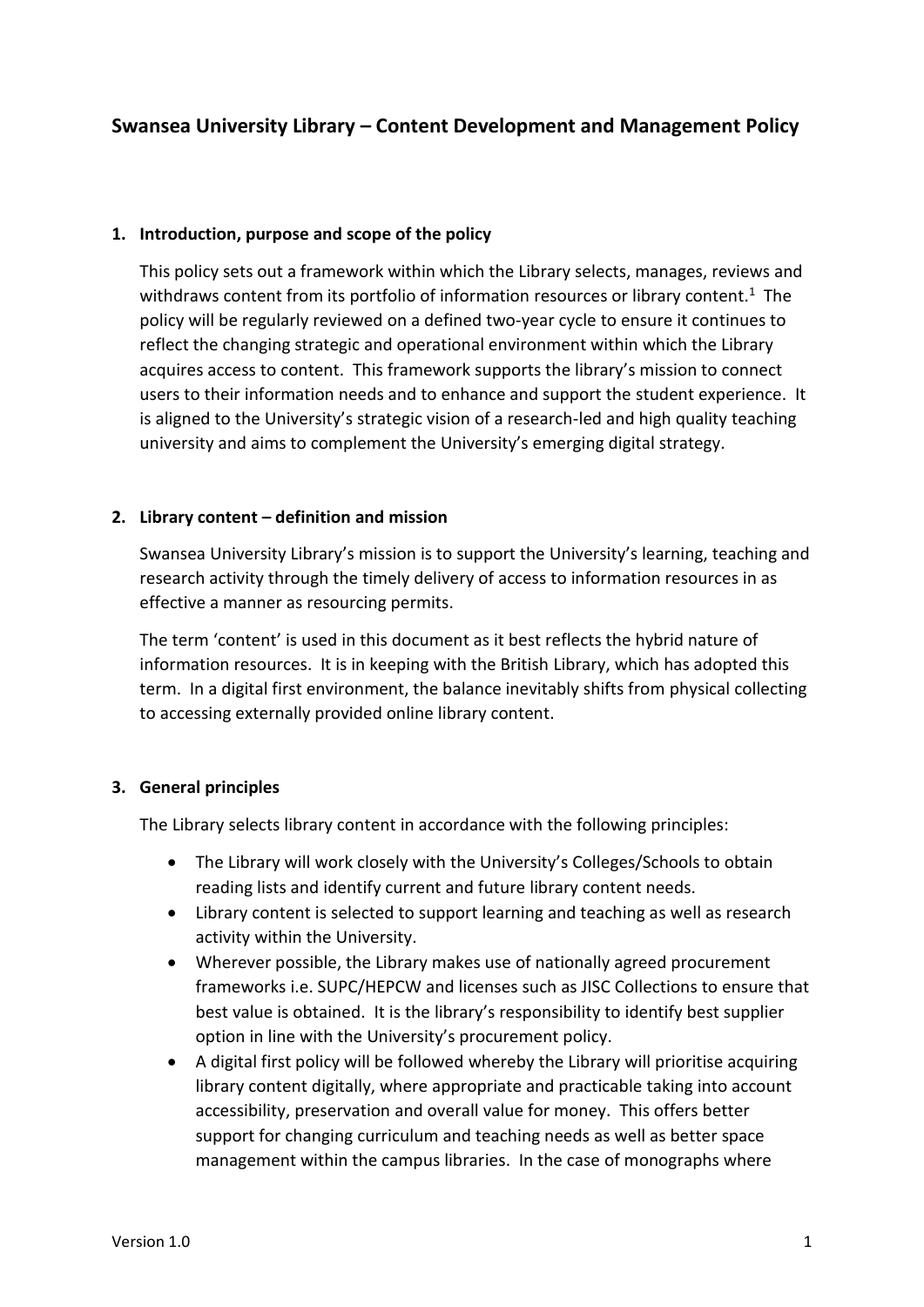possible the first copy acquired will be as an e-book supported by print copies. The number of copies of a title acquired should reflect the type of reading i.e. core, recommended or background and the anticipated demand i.e. student numbers accessing the title.

- Space management of physical content is required to ensure that all campus libraries reflect changing demands on library space such as individual and group study space. This also extends to library storage facilities including off-site storage and it is the Library's responsibility to make best use of its buildings.
- The library aims to hold its physical content along the following lines
	- o Open shelves directly accessible by library users for content of relevance to current teaching and learning and/or research needs of the University. This includes the use of high-density compact shelving in open access areas of the library.
	- $\circ$  Centralised storage for low use stock, which has a continuing relevance to the future research needs of the University or content of historical importance. Content that falls into this category will be checked for the existence of a digital version. If permanent access to a digital version is available then the item will be de-duplicated and the physical item withdrawn. Any content held in storage will continue to be available to users via a retrieval service.
	- o Special Collections focuses on unique content that is of local, national and international importance in line with the Library's Content Development and Management Policy. Access to these resources will be via mediated access on a reference only basis. This may include the use of reading rooms and an item's physical condition may require specialist handling.
- The Library is committed to exploring new and innovative models of acquisition such as Demand Driven Acquisition and Evidence Based Acquisition to meet the teaching and research needs of the University in the most cost effective and sustainable way. This includes a strategic review of the acquisitions budget to ensure its long-term fitness of purpose.
- The library will continue to consult and work closely with the University's academic community in the identification and selection of content. However, the Library will retain final responsibility for determining priorities in relation to mode of procurement, its administration and library space management.
- The Library is committed to reducing the footprint (i.e. floor area) of its physical content as electronic access increases and student number grow. This will entail the use of a number of strategies outlined above as well as the routine rationalisation of obsolete stock.
- The library will carry out regular data analysis of usage to determine a resource's overall cost and value.
- The library is committed to providing equitable access to all users.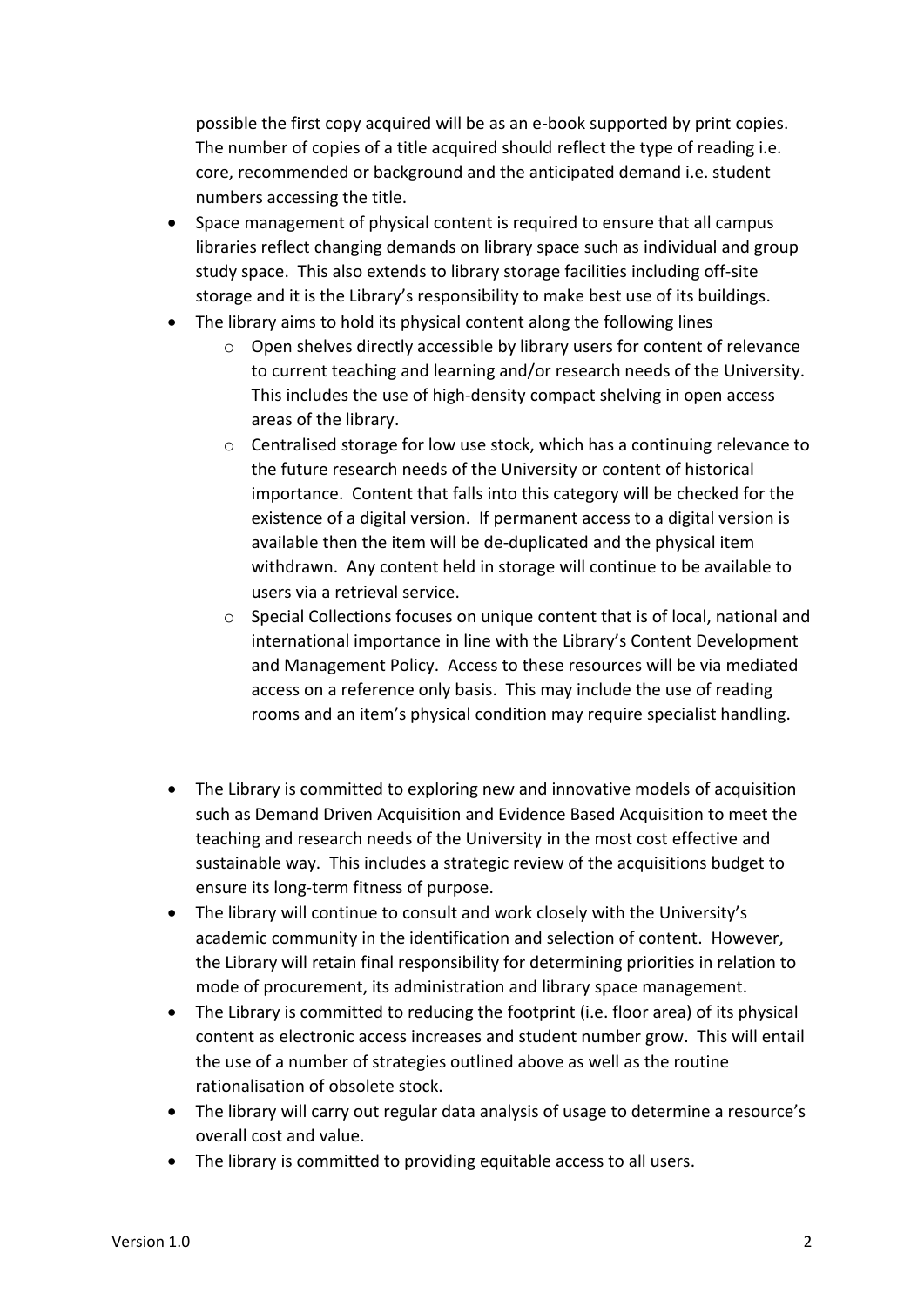- The library reserves the right to decline to purchase any item not consistent with the stated aim of the Content Development and Management Policy and the University.
- This framework applies to all campuses and libraries within the Swansea University Library network

# **4. What do we acquire?**

Library content covers a wide range of formats. By adopting a digital first policy where possible, the e-book will be purchased ahead of any print copies.

# **i. Books**

Book purchases account for a comparatively small proportion of library content expenditure therefore there is considerable pressure to ensure that best value is achieved. The choice of format is on the basis of availability, access and appropriateness to the user, and value for money. Print is sometimes the only option although library staff will assist academics to identify online equivalent. Where possible, the e-book will be purchased ahead of any print copies as they give better value and access, for example, textbooks in high demand and major reference works.

Reading list material

Library staff will work closely with academic staff to ensure that reading list material is acquired and at a level to support expected demand. Where print copies are acquired, the Library will assess the number of copies required based on -

- o The number of students requiring the title
- o Cost of the title in relation to budget allocation
- $\circ$  Status of the title in relation to whether it is essential or background reading
- o Whether students are expected to purchase the book or not

Where multiple print copies are obtained, the Library will adjust loan category and location according to demand.

Non-reading list material

The Library will endeavour to purchase items recommended by staff and students that encourages study of wider range of relevant material or assist staff in keeping up to date with developments in their subject area and/or their research. A single copy is purchased of any book not required for teaching purposes.

#### **ii. Journals and other subscribed content**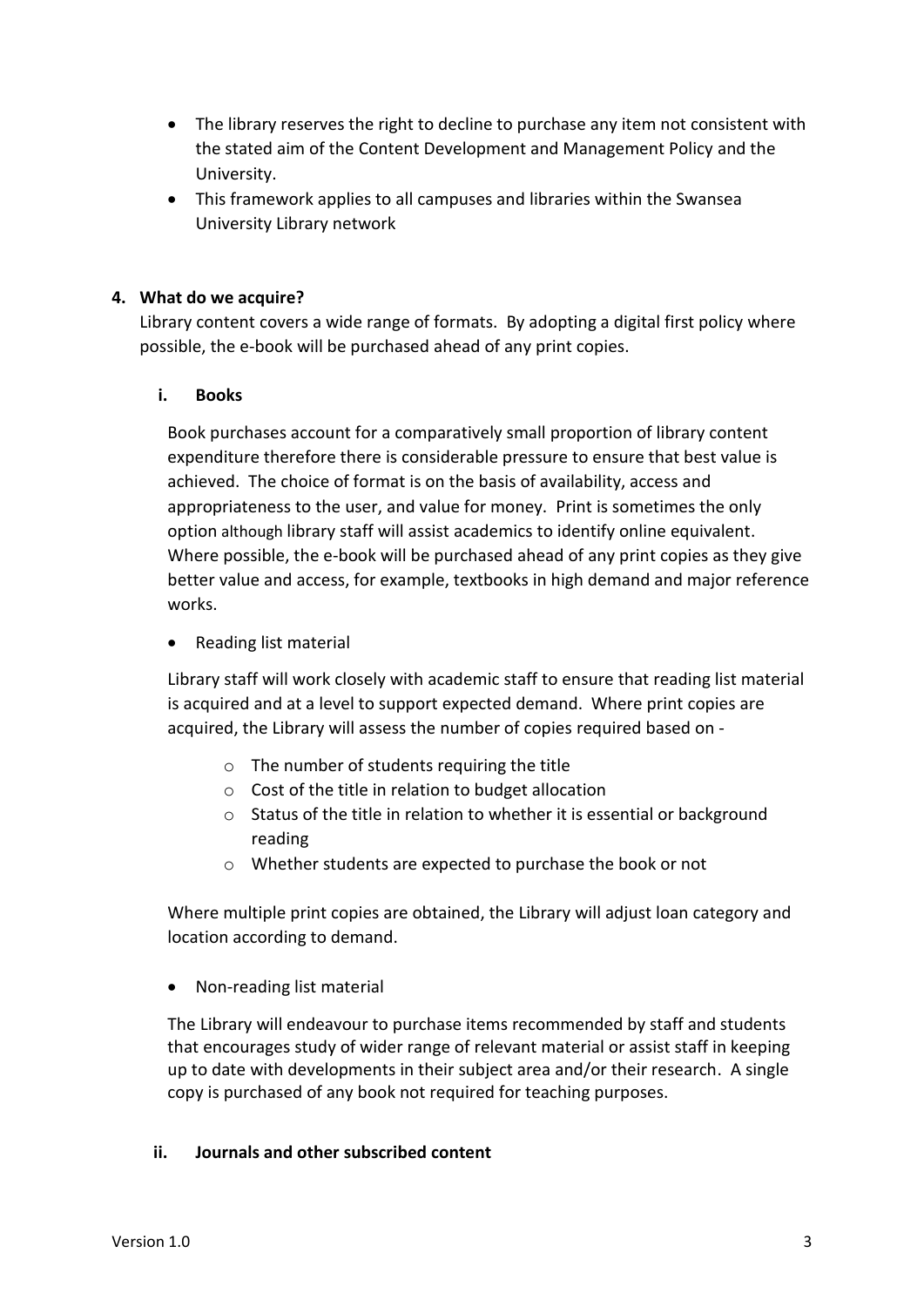The digital version of a title is preferred over print or print and digital subscriptions as this offers the advantages of remote access and saving space. E-journal packages can be beneficial in terms of the range of titles and value for money but consideration will be given to length of the deal, licensing and archiving.

The library also acquires full text and bibliographic databases to support the current research and learning needs of the university. There will be a preference to acquire access to all subscriptions and packages via national deals, which provide remote concurrent access via standard University authentication mechanisms. Standalone datasets requiring direct hosting and library management of usernames and passwords are not generally supported.

### **iii. Audio visual material**

Non-book media applies to all physical library content excluding books. They include microfilm, CDs, and audio-visual material such as DVDs. This collection exists for legitimate academic use only, under the terms of UK copyright law and the University's ERA (Educational Recording Agency) licence.

Where formats have changed or become obsolete, the Library will review the item's continuing academic need and where appropriate attempt to purchase the content via a contemporary service or format.

# **iv. Theses**

The Library holds all Swansea University theses at doctoral level and some masters. These are largely stored in Singleton Library with a small collection held at the Bay Library. All theses are made available for use within the library only. In accordance with University regulations, a thesis may be subject to an embargo period e.g. due to commercial sensitivities or patent pending. During this period, all access to the thesis will be restricted.

As the University switches to electronic submission, the Library is committed to the digitisation of existing theses subject to copyright and other constraints. Digitised doctoral theses will be made available via Cronfa, Swansea's institutional repository. The Library will supply metadata to the British Library's EthOS service and will make available the theses' full text version as required and without further reference to the author.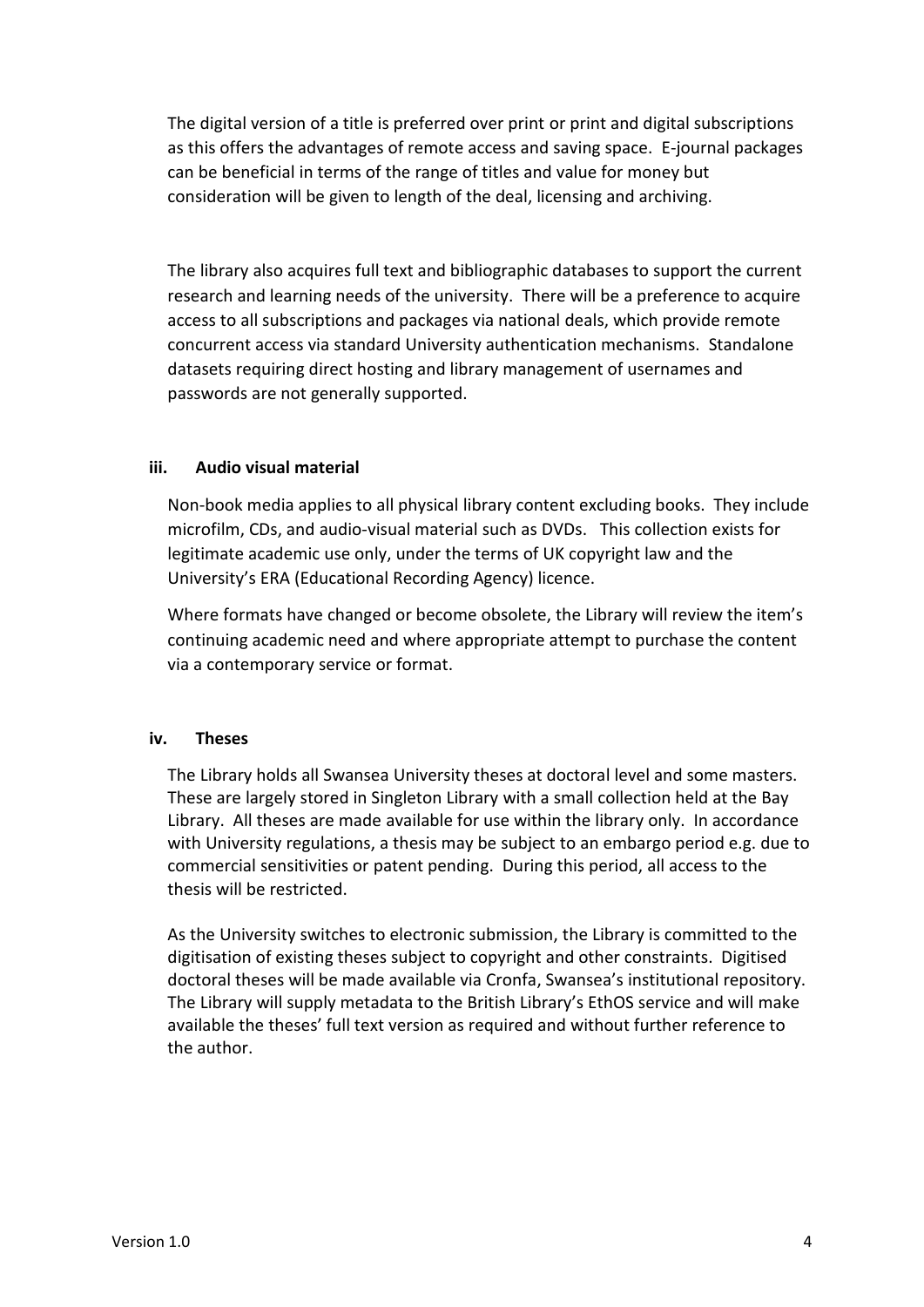### **v. Document Supply Service**

All academic staff and students are entitled to request interlibrary loans (ILL) via the Document Supply Service. The aim of this service is to obtain items not held in any of the university campus libraries. Where a resource acquired via ILL is in high demand amongst Swansea University library users, the Library will attempt to satisfy the request by purchasing the item.

The Library offers the option to produce digital copies from library print content for inclusion in Blackboard. This service is carried out under the terms of the Copyright Licensing Agency (CLA) Higher Education License. As part of this service, Library staff will monitor CLA license compliance by ensuring that the source book or journal is held by the Library and where required, attempt to purchase the item.

### **5. Gifts and donations**

The Library occasionally receives requests to donate or deposit physical content, which can enhance the library's existing content. In terms of donated items, the following definitions apply-

- a. Gift ownership of the collection is transferred in its entirety to Swansea University Library. Where donations are accepted, the Library reserves the right to donate them to other libraries, or discard items.
- b. Deposited collections ownership including intellectual property (unless otherwise agreed) is retained by the donor. The nature of this form of donation is that Swansea University Library is responsible for the stewardship of the collection while it is housed within the campus library system. A formal written agreement is required.

All requests to donate or deposit material will be considered by the Library on a case-bycase basis. All donation requests will considered in accordance with the same selection criteria applied to other purchased acquisitions and may be accepted if -

- There is a recognised academic value i.e. does the proposed donation support the University's existing teaching and research activity or is it of local, national or international importance?
- The material in a suitable condition to be added to the Library's physical stock.
- There is limited costs in adding the material to stock.
- There is sufficient space to make the material available to users.
- In the case of gifts, there is full agreement that the items may be disposed of in any manner deemed appropriate.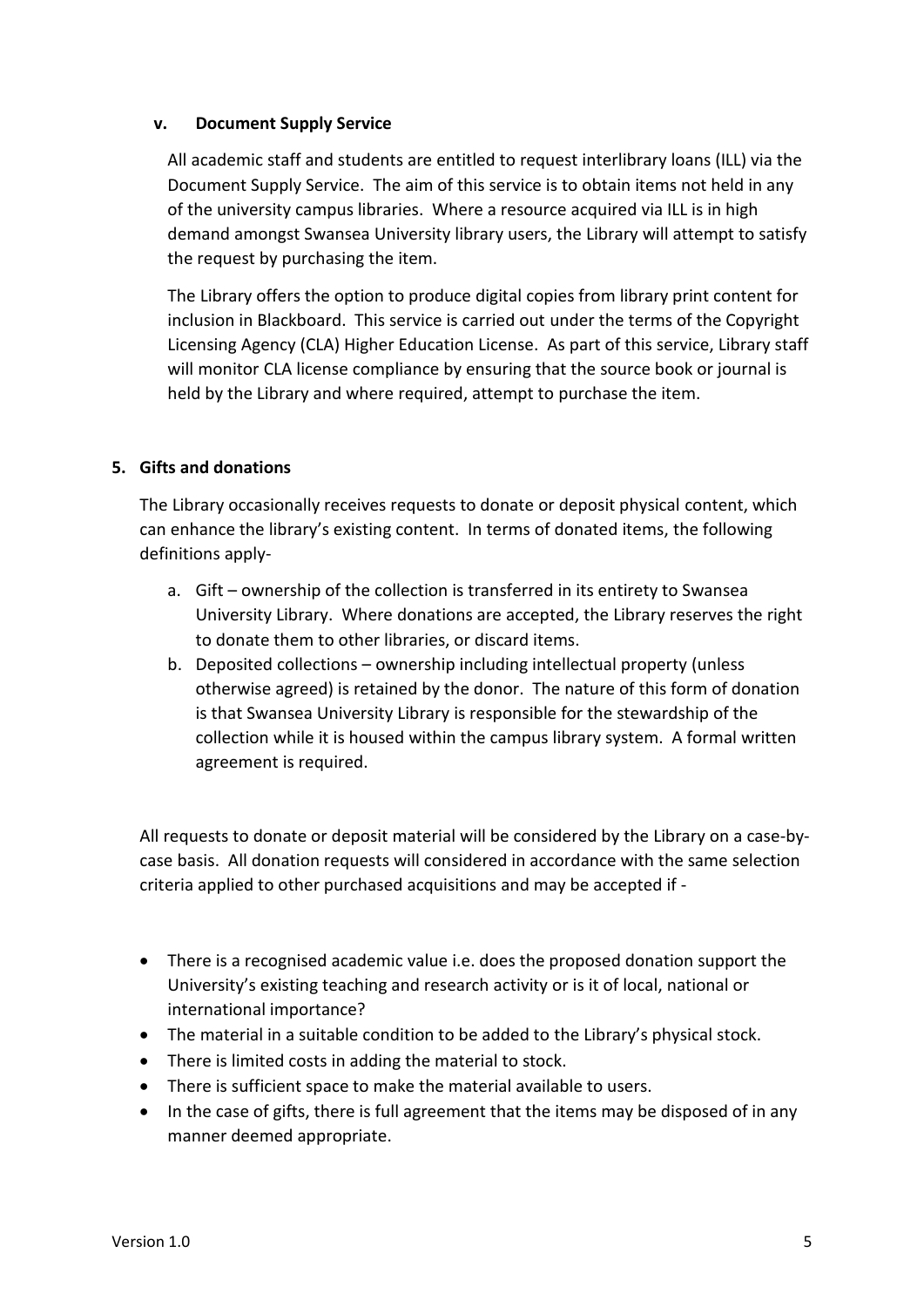The Library's preference is for all donated material to be offered as a gift whereby ownership is transferred to the Library. However, there may be exceptional occasions whereby the donor wishes to deposit material to the library to oversee its stewardship. In this circumstances, a formal agreement will be required covering all aspects of the collections stewardship including but not limited to –

- Costs relating to acquisition and storage of collection
- $\bullet$  Insurance
- Copyright and intellectual property of content including metadata harvesting for and/or by external services.

There are hidden costs associated with donated material. These include but are not limited to cataloguing, preservation and storage costs. In view of this, the Library reserves the right to refuse requests to donate or deposit collections.

# **6. Special Collections**

Special Collections are usually acquired through donation and occasionally through purchase. The guidelines governing donations will apply in all cases. Only in exceptional circumstances will a collection be accepted on deposit. Where such a situation arise, a formal agreement will be required to cover all aspects of the collections stewardship as outlined in section 5.

The Library will not normally be responsible for transportation costs and the processing of items will be in line with standard library practice and kept to a minimum.

# **7. Funding and financial control**

The Library receives from the University a centrally allocated budget for all library content. A proportion of this budget is top sliced to purchase general and major crossdisciplinary resources. The remaining budget is used to support library content spend across the colleges/schools using a formula which takes into account student numbers, research activity and average cost of resources which varies according to discipline.

The Library will seek to acquire content to support new areas of teaching and research, but where it is unable to do this from its existing budget, it will request additional funds from the University or academic colleges and schools.

The Library is committed to rigorous financial management, data gathering and reporting mechanisms. All procurement of library content is made via the Library Acquisitions Department in accordance with University's procurement policy. Performance indicators are used to measure the effectiveness of our suppliers and to ensure that best value is achieved via consortial purchasing. The Library will continue to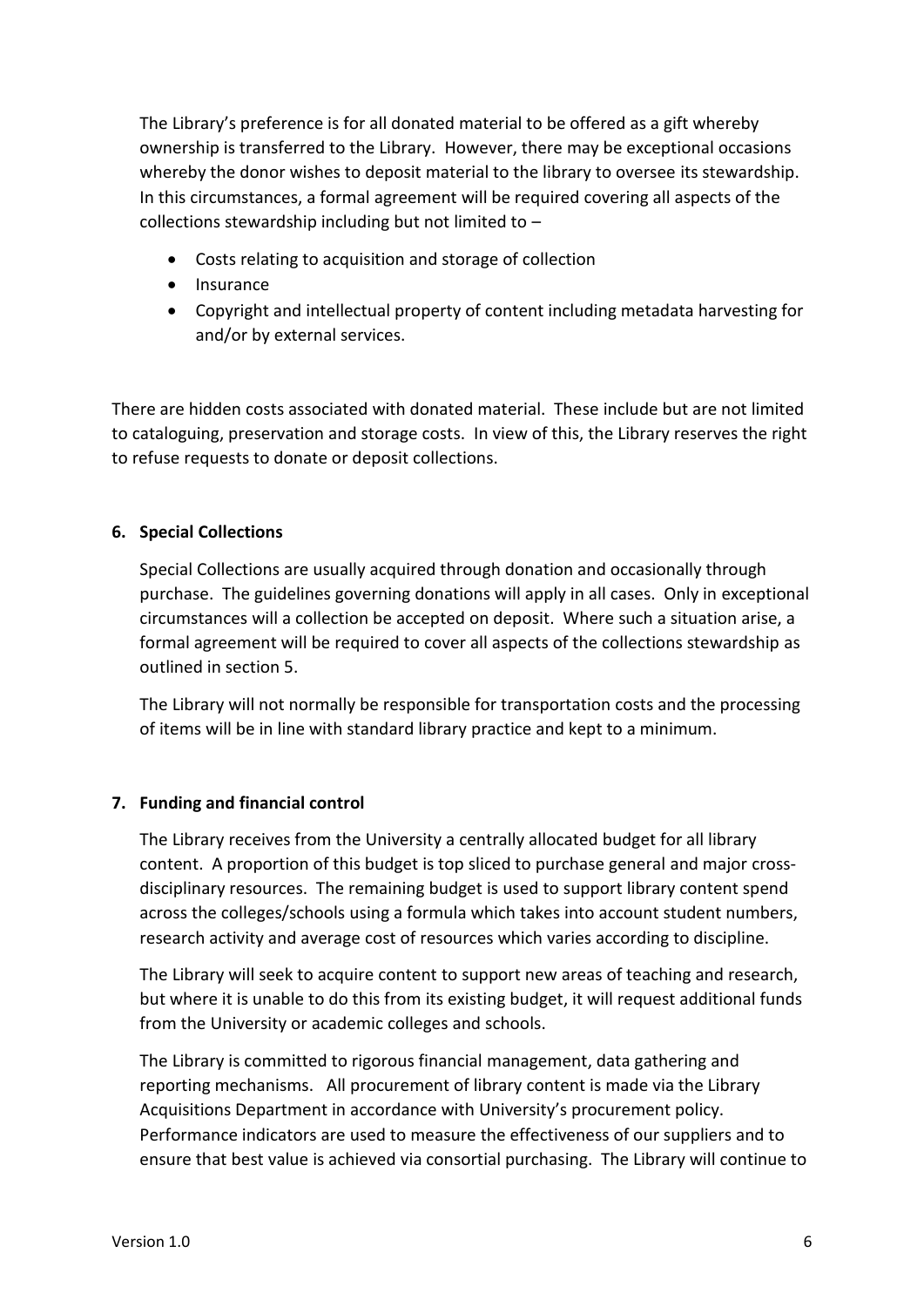monitor the performance of the existing budget model and make recommendations as appropriate to ensure efficiency and effectiveness.

### **8. Damaged and missing items**

Where an item is damaged or reported lost, the Library will initially seek to either repair or replace the item providing it is still required to support the University's current teaching and/or research interests and it is still available to purchase. This is dependent on cost and the availability of funding. Where possible, items will be replaced in electronic format.

### **9. Principles of content management**

- a. Loan status The Library will be responsible for determining loan periods for all physical content in response to user demand and its supporting evidence. The Library reserves the right to alter the loan status of physical items within the academic year in response to user demand.
- b. Stock withdrawal The Library will adopt a zero-growth policy of its physical content based on the assumption that there will be no addition to Library space. Major stock revision and withdrawal exercises are undertaken in partnership with academic staff. Careful consideration is given to subject areas where there are synergies across subject disciplines. As a general principle all stock will be reviewed regularly to:
	- Ensure continued relevance
	- Make best use of space
	- Maintain the collection in good condition
	- Maintain a current collection
- c. Obsolete content whether physical or digital will be assessed and access revised or removed as appropriate.

# **10. Rationalisation of stock**

As part of the Library's space management objectives, it is necessary to review and rationalise all print content. There are space limitations to all Swansea University campus libraries therefore a zero growth policy of physical content will be adopted with a view to reducing its footprint within all of Swansea University's campus libraries so that space can be used to better effect in supporting the student experience and developing new services. The use of external storage facilities provides a means to manage physical content in a way that balances the internal demands for study space and direct access to higher demand physical content. However there are significant costs associated with the long-term storage and preservation of library content. Accordingly all print content will be regularly reviewed and content that is no longer required will be deemed obsolete and withdrawn from stock.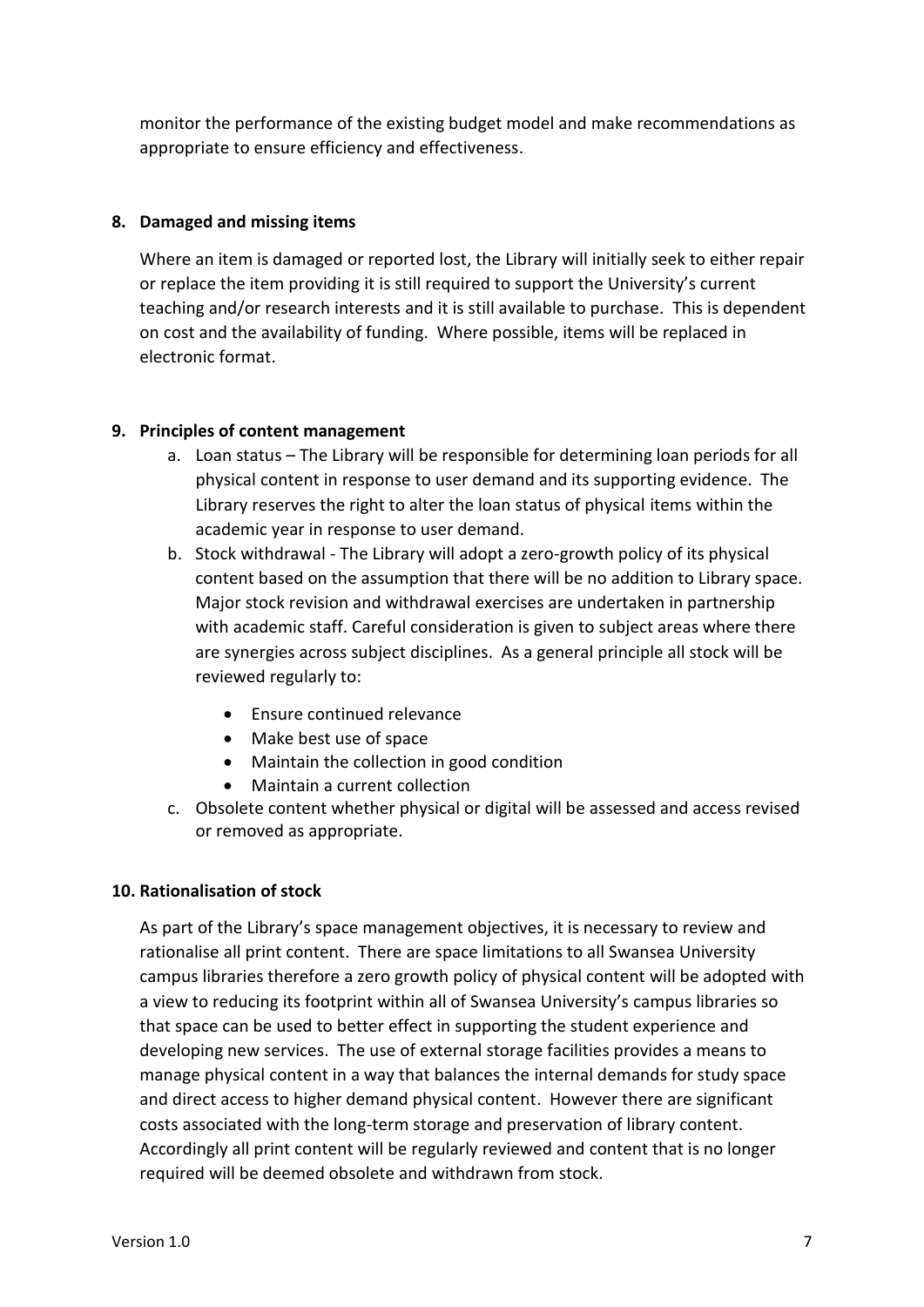The Library uses the following guidelines to assess stock and identify for storage or withdrawal –

- $\circ$  Relevance to current research and/or teaching and learning within the University
- o Potential relevance to future research and/or teaching and learning within the University
- o Superseded editions
- o Level of usage
- o Duplication within the Library
- o Rarity and importance
- o Availability of digital equivalents where appropriate
- o Accessibility of other copies (e.g. loans from other libraries)
- o Physical condition
- o Items which need to be retained under the terms of the Copyright Licensing Agency (CLA) Higher Education Basic Scanning License

Where the physical condition of an item has deteriorated to the extent that it is no longer economically viable to effect repair, the item will be withdrawn. The Library reserves the right to determine whether or not to acquire a replacement.

### **11. Disposal of obsolete stock**

Withdrawn items that are of a suitable physical condition and of possible archival interest will be initially offered to the Richard Burton Archives for consideration under the terms of their collection policy prior to actual disposal. The Library is committed to disposing of obsolete stock in an ethical and environmentally sustainable manner.

#### **12. The discoverability of library content**

All acquired content will be recorded in the library catalogue and be searchable via the Library's discovery service, iFind. The Library undertakes to carry out regular stock takes to ensure the accuracy of information in iFind and improve discoverability of library content – physical and digital.

#### **13. Policy review and ownership**

This policy will in the first instance, be reviewed in twelve months from implantation and updated in response to new developments, emerging disciplines and evolving trends. Thereafter the policy will be reviewed on a two-year cycle. The review will be carried out by the Library Management Team and responsibility for coordinating its annual review rests with the Head of Library Content and Scholarly Communications.